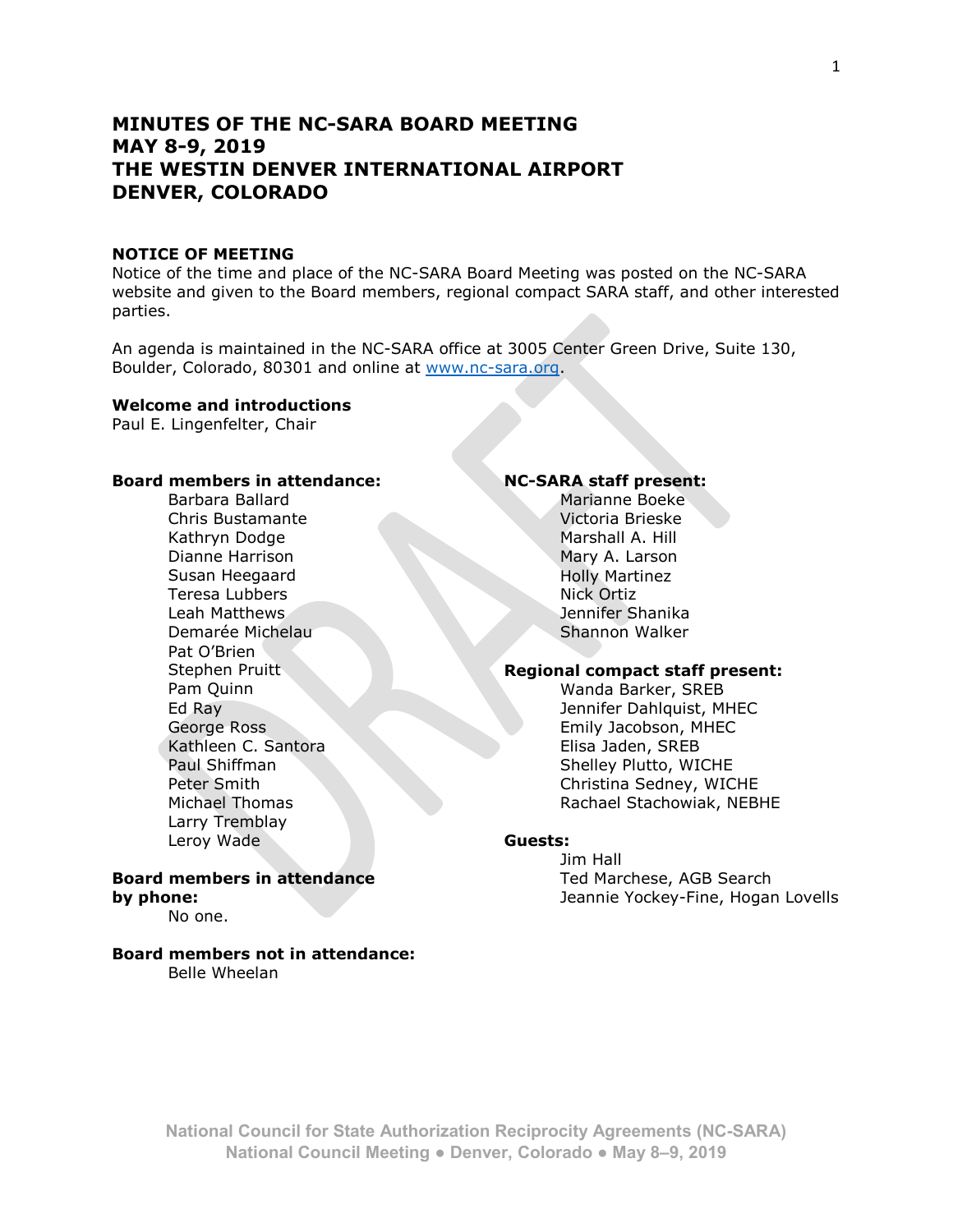Meeting was called to order at 11:47 AM (Mountain Standard Time).

**Agenda Item I (ACTION):** Approval of minutes of the November 1, 2018 meeting

Motion to approve **‒** Michael Thomas Seconded **‒** Larry Tremblay Approval passed unanimously, with no suggested revisions.

### **Agenda Item II:** Update on the progress of the SARA initiative

# a) Marshall A. Hill, NC-SARA

NC-SARA President and Chief Financial Officer (President/CEO) Marshall A. Hill shared with the Board that the SARA initiative is currently in good standing. He directed the meeting attendees' attention to the section of the Board Book that featured charts and illustrations of the initiative's growth in state and institution membership (i.e. participation), from January 2014 to April 2019. At the time of the meeting, Hill announced, 49 of 50 states (California being the exception) are active members of the SARA initiative. One district (the District of Columbia) and two territories (Puerto Rico and the U.S. Virgin Islands) are also recognized affiliates. As of May 8, 1,965 institutions are participating in SARA; the initiative has an annual institutional renewal rate of 99 percent.

One challenge currently being faced by NC-SARA originates from institutions that are seeking to participate in SARA, despite not meeting the SARA eligibility requirements.

- b) Susan Heegaard, Midwestern Higher Education Compact (MHEC) President Susan Heegaard of MHEC informed the Board that the Midwestern Compact is home to 562 (or, 30%) of the institutions currently participating in SARA. Renewal of both institutions and states in the region remains steady, with Iowa being the most recent member to be reapproved.
- c) Michael Thomas, New England Board of Higher Education (NEBHE) President Michael Thomas shared with the Board that NEBHE currently has 231 institutions participating in the SARA initiative, with the state of Massachusetts continuing to bring more institutions to the initiative. New England states continue to renew. A challenging issue currently being faced by the region is the closure and/or merging of New England institutions.
- d) Stephen Pruitt, Southern Regional Education Board (SREB) President Stephen Pruitt of SREB informed the Board that the SREB region continues to support 45 percent of the states and institutions currently participating in SARA. New regional steering committee members have been elected in the District of Columbia and North Carolina. A membership issue has arisen with the state of Texas; however, President Pruitt and his staff are confident that the matter will be resolved in the near future.
- e) Demarée Michelau, Western Interstate Commission for Higher Education (WICHE) Newly-appointed President of WICHE Demarée Michelau introduced herself to Board, along with regional staff members Christina Sedney (Director of Policy Initiatives and State Authorization) and Shelley Plutto (Administrative Assistant III).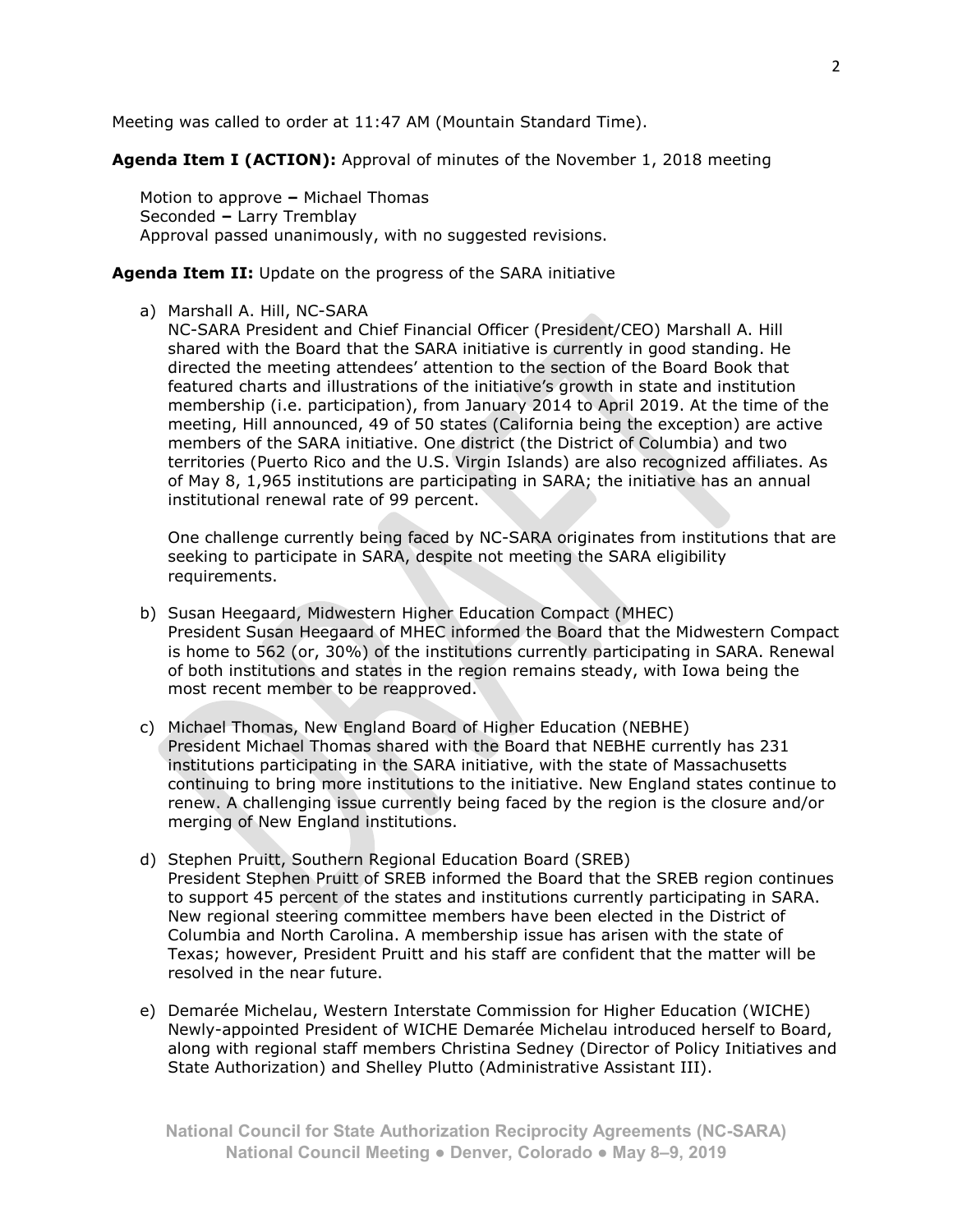President Michelau informed the Board that the Western compact is home to 16 SARA member states, with California being the only WICHE state (and the only state in the U.S.) that has not yet applied to join the initiative. State renewals remain consistent, with New Mexico and Wyoming being the most recent WICHE SARA members to be reapproved.

**Agenda Item III (ACTION):** Report and recommendations of the Executive Committee – Paul E. Lingenfelter, Chair

a) **(ACTION):** Modification of the *NC-SARA Bylaws*

Motion to approve **‒** Pat O'Brien Seconded **‒** Peter Smith

Chair Lingenfelter briefly reviewed the proposed changes to the *NC-SARA Bylaws*. Primary recommendations included: (1) updating the language of the *Bylaws*, to read in present tense rather than future (tense); and (2) change the language in such a way as to assure policymakers and students of SARA's overarching mission.

Board member Kathleen Santora suggested that the *Bylaws* be changed to include the words "federal policymakers" in Item C, Section 3 (following the word "accreditors.")

Motion to approve **‒** Kathleen Santora No second.

Concern was expressed by President Pruitt over the inclusion of the word "federal" in the *Bylaws*. It was pointed out that the use of the word "policymakers" would be more consistent with the overall language of the document.

A modified version of the language for Item C, Section 3 is featured in the excerpt below in red (i.e. red and underlined):

"Building public awareness of and support for SARA through regular communications to students, states, accreditors, institutional leaders and other stakeholders."

The original motion was withdrawn and Board members agreed that the inclusion of the words "other stakeholders" would be a reasonable modification to Item C, Section 3.

NC-SARA staff will work with Chair Lingenfelter to finalize the new language in the latter section.

Another area of the *Bylaws* that was addressed for revision pertained to the nomination and terms of Board members.

It was agreed that the nomination process would remain open to all members of the higher education community, with a public call announced on the NC-SARA website.

On page 28, regarding Board member term limits, the following change was proposed: "There should be no designated term of office for the presidents..."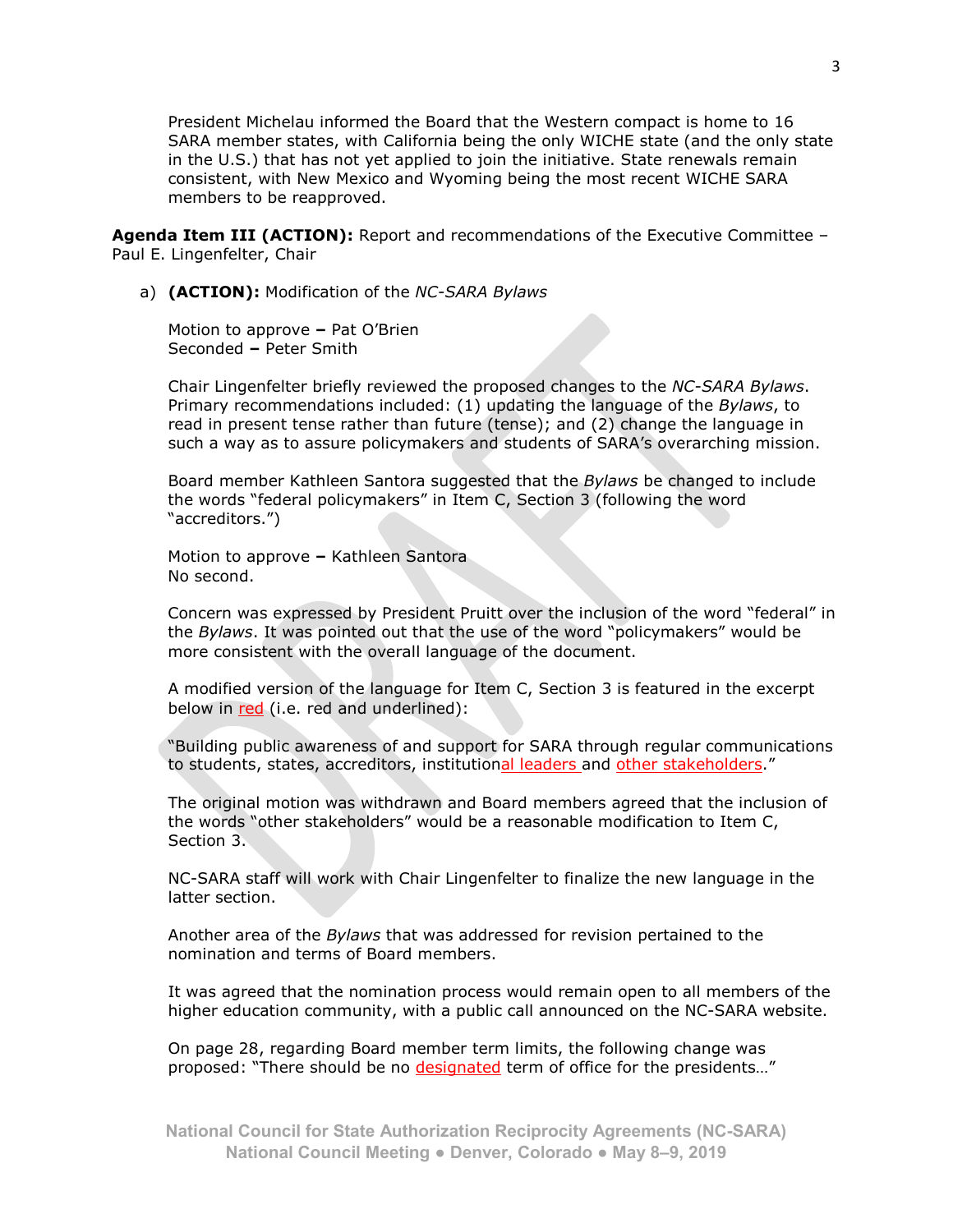Motion to approve changes (as noted and discussed) **‒** Larry Tremblay Seconded **‒** Susan Heegaard Motion passed unanimously.

b) **(ACTION):** Nomination of Susan Heegaard to membership on the Executive Committee for a term ending at the close of the fall 2019 Board Meeting.

Motion to nominate - Larry Tremblay Nomination passed unanimously.

- Action Item IV (ACTION): Finance Committee report and FY 2020 budget Leroy Wade, Treasurer
	- a) Committee report

Treasurer Leroy Wade provided an overview of the Finance Committee's analysis of NC-SARA's financial activities since November 2018. NC-SARA's revenue continues to exceed expenditures.

A proposal to invest NC-SARA's reserve funds has been developed by Marshall Hill and approved by the Finance Committee. NC-SARA, with the assistance of TIAA, will divide the organization's reserves into smaller amounts and invest the money into Certificates of Deposit (CDs) at different banks. An average annual return of 2 percent is expected.

b) FY 2020 budget

Treasurer Leroy Wade addressed both the key points and proposals for the NC-SARA budget for the 2020 fiscal year. Additional funding was requested for the following areas/actions: an increase in allocations to regional compacts; an increase in reserve funding; salaries and benefits for two additional staff members.

Board member Pat O'Brien requested that copies of NC-SARA's most recent quarterly financial statements be shared with the full Board along with an overview of staff benefits, such as insurance and retirement.

Board member Ed Ray recommended that the Chair of the Finance Committee provide a full financial report at all future meetings, to ensure that money is present and being allocated appropriately. NC-SARA President/CEO Hill agreed and offered to provide a current financial overview to the Board.

Motion to pass budget **‒** Leroy Wade Seconded **‒** Leah Matthews Approval passed unanimously.

### **Agenda Item V (ACTION):** Modifications to the *SARA Manual*

NC-SARA President/CEO Marshall A. Hill guided Board members through the revisions that he recommended be made to the *SARA Manual*. Some of the key areas that were mentioned in the overview are listed below.

• **Definitions that were added:** branch campus, main campus, and central administrative unit

**National Council for State Authorization Reciprocity Agreements (NC-SARA) National Council Meeting ● Denver, Colorado ● May 8‒9, 2019**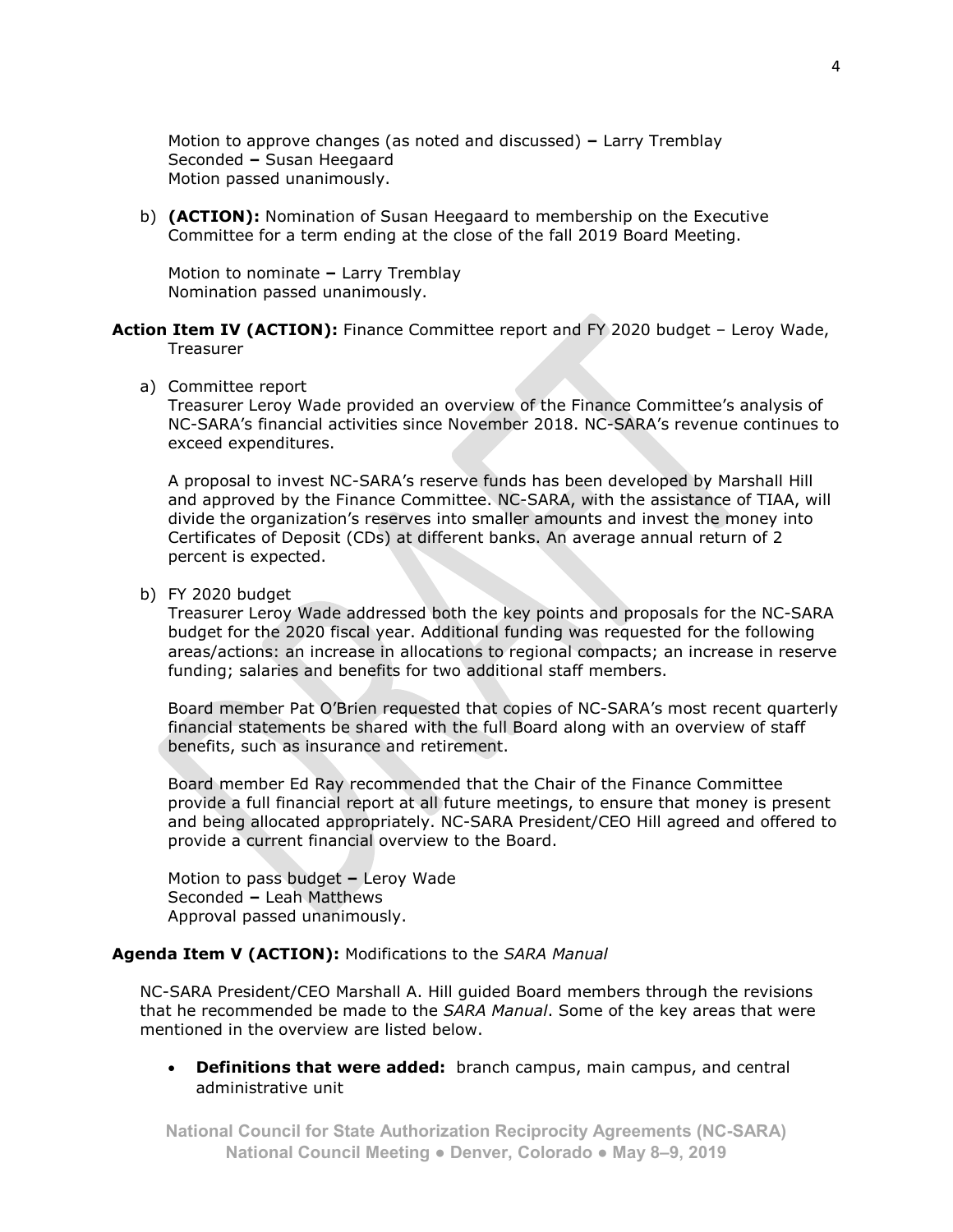- **Changes to the appeals process:** Regional Compacts and State Portals are to establish an individualized appeal process for SARA-participating institutions
- **Policy additions:** how SARA will address and assist SARA-participating institutions that have been affected by a catastrophic event

**New policy language:** Section 8.3 – requesting substantial changes to SARA policies Following the overview, Chair Lingenfelter opened the floor for questions and suggestions.

Board member Paul Shiffman suggested the addition of the word "cross-border" or "interstate" to page 2, paragraph 1, line 3, in Section 8. President/CEO Hill agreed.

Board member Pat O'Brien addressed certain language in the appeals process and mandatory arbitration sections on page 20 and 32, respectively. MHEC President Heegaard agreed with O'Brien about the language of the appeals process section; President Heegaard recommended that an additional six months be provided states and regional compacts to develop the new appeals procedures. President Hill agreed that the deadlines would be extended.

Motion to approve the recommended modifications to the *SARA Manual* **‒** Michael Thomas Seconded **‒** Stephen Pruitt Approval passed unanimously.

Additional edits will be made to the *SARA Manual* and the latest version will be uploaded to the NC-SARA by the end of May 2019. PowerPoints and webinars will also be available for download.

### Agenda Item VI: Information items - Marshall A. Hill

a) Enrollments and experiential learning placement reporting NC-SARA President/CEO Hill asked staff member Marianne Boeke to brief the Board about the annual Enrollment and Out-of-State Learning Placements (OOSLP) data SARA-participating institutions submit to NC-SARA.

Boeke shared that the reporting period for 2019 will begin on May 14 and conclude on June 4. In 2018, institution compliance of reporting (both enrollments and placements) was excellent. Although not required at the time, 297 institutions voluntarily submitted data for the OOSLP report. In 2019, the reporting of out-ofstate learning placements is mandatory.

b) Federal negotiated rulemaking

At present, federal negotiated rulemaking remains an ongoing challenge. In the winter of 2018, President/CEO Hill met with the senior staff of the U.S. Department of Education. Senior ED staff was very complimentary of SARA.

The negotiated rulemaking process has reached consensus and basically affirmed the rules affecting state authorization of distance education issued by ED in December 2016.

c) Update on website, student and institutional support, and searchable catalog of academic programs offered by SARA participating institutions

**National Council for State Authorization Reciprocity Agreements (NC-SARA) National Council Meeting ● Denver, Colorado ● May 8‒9, 2019**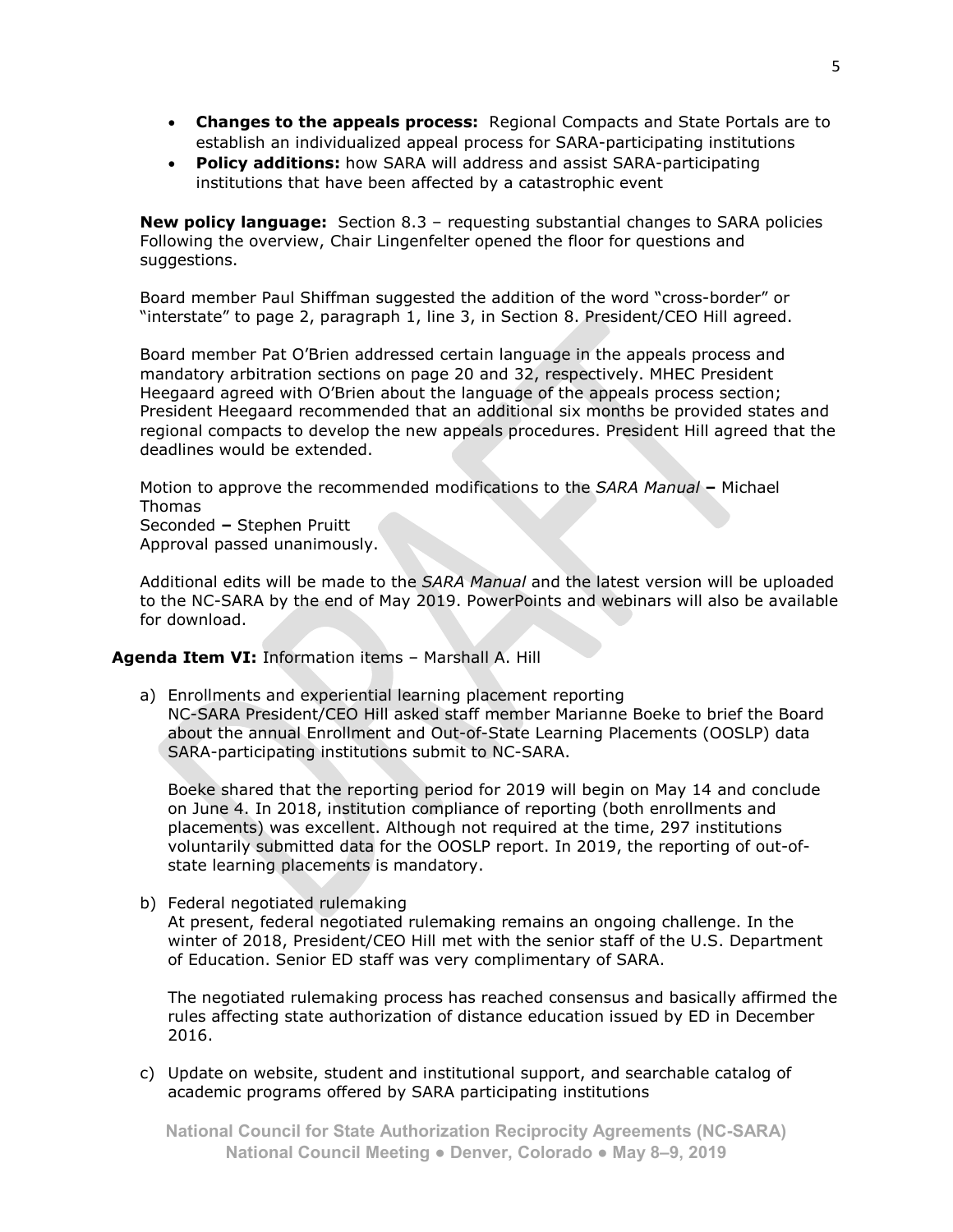Staff expects a new NC-SARA website will be made available by the end of May 2019. The site has been redesigned to feature more information about student and institution support, including PowerPoint and webinar presentations available for download. It will also feature a searchable catalog of academic programs offered by voluntarily participating SARA institutions, which will be available in the summer of 2019.

d) Staffing and staff activities

President/CEO Hill introduced to the Board NC-SARA's new staff member: Nick Ortiz, Assistant for Student and Institution Support. He also presented to the Board a list of the activities and presentations that the NC-SARA staff have participated in since the fall 2018 meeting. That list follows:

| <b>DATE</b>              | <b>EVENT</b>                                        |
|--------------------------|-----------------------------------------------------|
| Monthly                  | <b>WCET SAN Open Forums</b>                         |
| Monthly                  | <b>WCET SAN Monthly Calls and Webinars</b>          |
| Monthly                  | Texas Out of State Activities Compliance Calls      |
| Monthly                  | <b>SARA Director Calls</b>                          |
| November 1, 2018         | <b>Quality Matters Conference</b>                   |
| November $1 - 2$ , 2018  | <b>SAN Ohio Meeting</b>                             |
| November 2, 2018         | <b>WICHE Steering Committee Meeting</b>             |
| November 6 - 7, 2018     | <b>PA-SARA Conference</b>                           |
| November 7 - 8, 2018     | <b>VA-SARA Conference</b>                           |
| November 15 - 16, 2018   | <b>UT-SARA Meeting</b>                              |
| November 28 - 30, 2018   | <b>IFWE Conference</b>                              |
| December $3 - 4$ , 2018  | NC-SARA Data Committee Meeting                      |
| December $4 - 5$ , 2018  | Credential Registry Learn and Build Summit: Putting |
|                          | Ideas into Action (Credential Engine)               |
| December 12 - 14, 2018   | <b>NEBHE Steering Committee Meeting</b>             |
| December 18, 2018        | <b>W-SARA Autumn Meeting</b>                        |
| January 21 - 28, 2019    | <b>CCME Annual Conference</b>                       |
| January 28 - 30, 2019    | <b>CHEA Annual Conference</b>                       |
| February 12 - 13, 2019   | NC-SARA Student Catalog Conversation                |
| February $27 -$ March 1, | <b>Higher Learning Partners Meeting</b>             |
| 2019                     |                                                     |
| March $3 - 6$ , 2019     | South by Southwest Education Conference             |
| March $5 - 6$ , 2019     | <b>SAN Basic Workshop</b>                           |

### **Staff Activities and Presentations November 1, 2018 – May 1, 2019**

Financial information and available quarterly statements for FY 2019 were distributed to all Board members.